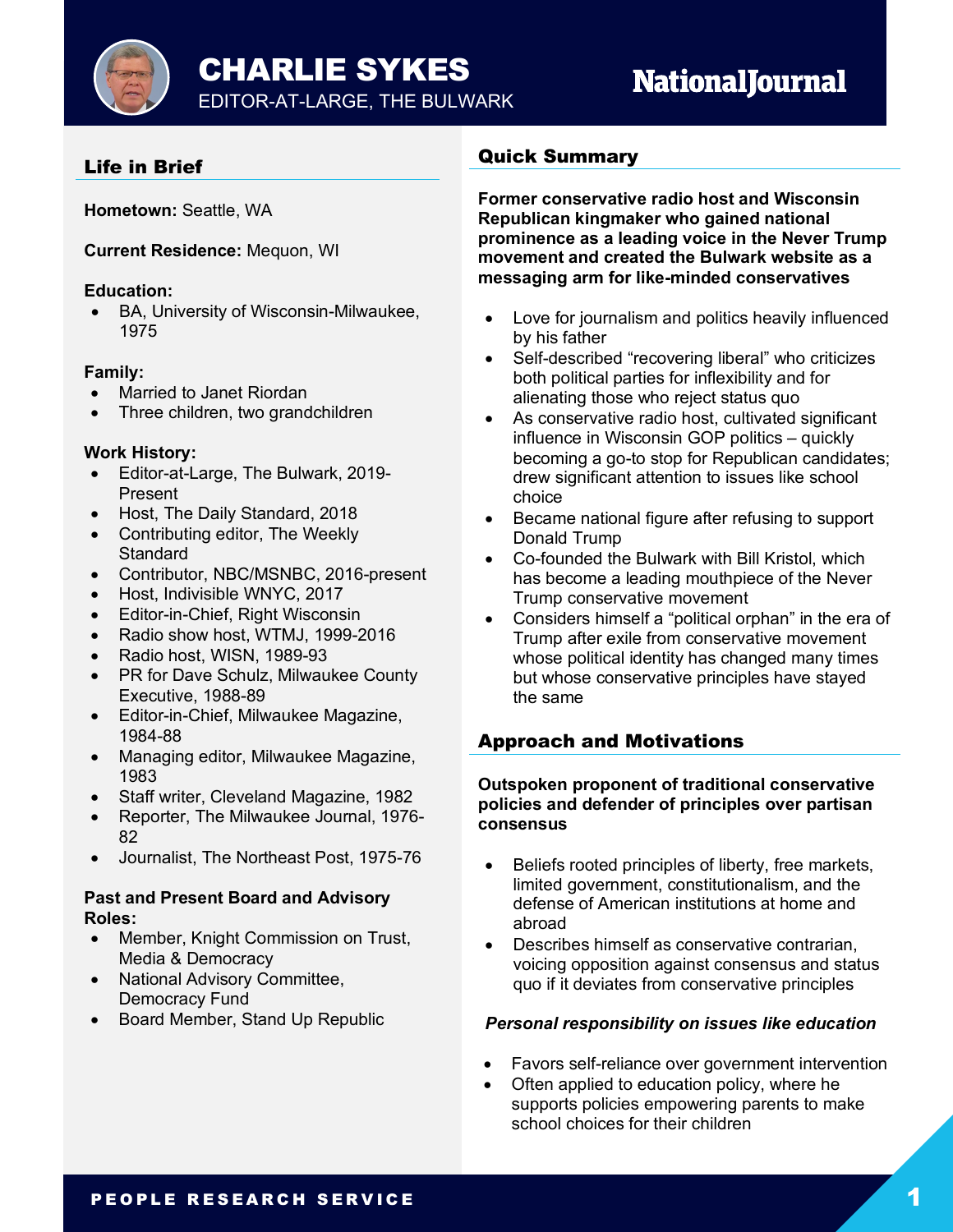#### Policy Positions and Areas of Focus

**Outspoken on education policy, and conservative principles like privacy and personal liberty**

**Reforming Secondary & Higher Education –** *Critiques emphasis on political correctness and prioritizing self-esteem over knowledge*

- Believes a key problem with education is that holistic learning and personal feelings are given precedence over rigorous academics
- Contends education system is too resistant to criticism and reform
- Argues campus diversity doesn't extend to intellectual or political diversity
- Fervent proponent of school choice; major role in public awareness campaign in 2006 resulting in Wisconsin Gov. Jim Doyle reversing his opinion and supporting it

#### **Erosion of Privacy –** *Wrote book arguing freedom from unauthorized intrusion is at risk*

- Believes right to privacy is being diminished by technological change, government and business intrusion, and oversharing
- Particularly critical of media invasiveness and infringing personal privacy rights

#### **Never Trump Conservatism –** *Leading voice in movement of conservatives allied against Trump*

- Believes traditional conservative principles have been eroded by conservative leaders and media elevating hard-liners with fringe views (birthers, xenophobes, and alternativereality media); views President Trump as extension of this
- Uses the Bulwark platform to highlight other like-minded voices on the right to critique Trump policies and abandonment of conservatism by the GOP

#### **Public Employee Unions –** *Gave significant airtime to Gov. Walker during union battle*

• Critical of teachers' unions for being too political; focused more on fundraising than issues relevant to education

• Supported Gov. Walker's push to weaken public employee union bargaining power in 2011 and provided platform for critics of unions to express views

#### Core Communities

#### **"Never Trump" Conservatives –** *Conservative figures who refuse to support Donald Trump*

- Features several Weekly Standard colleagues including Bill Kristol, John Podhoretz and PJ O'Rourke, on the Bulwark website and podcasts
- Tim Miller, former communications director for Jeb Bush and anti-Trump PAC advisor, is a contributor to the Bulwark and frequent guest on his podcast
- Rick Wilson, GOP media consultant, is a friend and frequent Bulwark podcast guest

#### **Wisconsin Republicans –** *Close ties to majority of influential Wisconsin Republicans prior to 2016 election*

- Wisconsin GOP consultant Deb Jordahl knows him as a radio host and through his volunteer work with local charities
- Frequently had Paul Ryan on his radio show and viewed him as the future of the GOP until his refusal to condemn President Trump
- Considers Reince Priebus, a Kenosha native, a friend but has been critical of his support for Donald Trump
- Considers Gov. Scott Walker to be a friend and influences his policy; was one of his most vocal supporters during recall election and union fight

#### **Wisconsin Journalists –** *Lifelong ties starting with father through his career as a beat reporter and radio show host in Wisconsin*

- Bill Lueders is a longtime friend who wrote for the Isthmus and Milwaukee Magazine
- Joel McNally, former columnist and colleague at the Milwaukee Journal, considers him a friend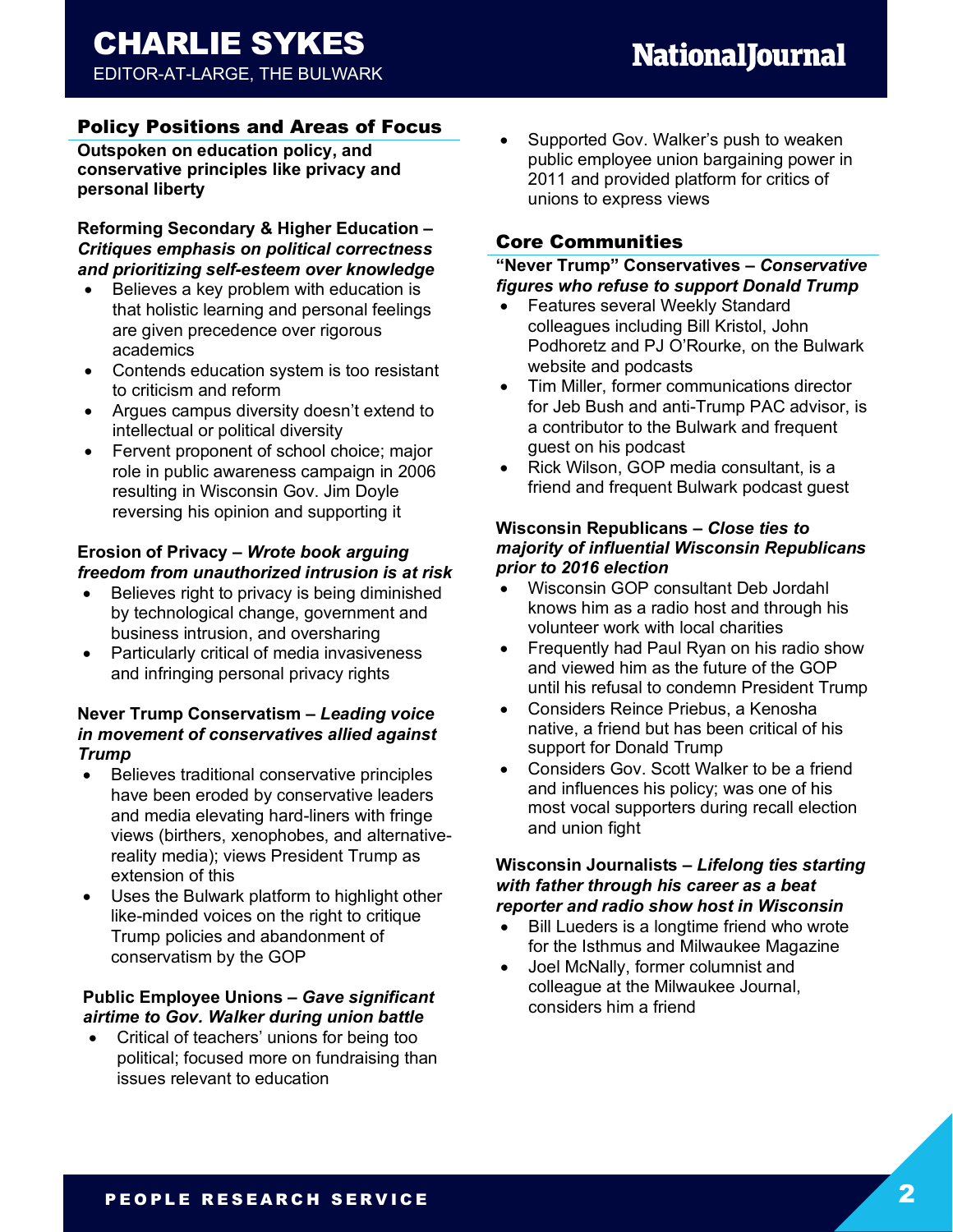## CHARLIE SYKES

EDITOR-AT-LARGE, THE BULWARK

## Core Communities Cont.

#### **Wisconsin Education Community –** *Allies in school choice advocacy*

- Radio pundit and communications consultant Mikel Holt worked with him to produce an ad in support of school choice
- Worked closely with members of the Bradley Foundation at the time, who pushed for vouchers
- Frequently discussed school choice on his show with several local Milwaukee city and county officials and members of the school board

## Selected Publications

**Wrote books about conservative policies and education; has focused his work at the Bulwark on criticizing GOP in Trump era**

#### **Books – O***ften critical of higher education, lack of personal responsibility, and culture of dependency*

- *How the Right Lost Its Mind,* 2017
- *A Nation of Moochers: America's Addiction to Getting Something for Nothing,* 2012
- *The End of Privacy: The Attack on Personal Rights at Home, at Work, On-Line, and in Court,* 1999
- *Dumbing Down Our Kids: Why American Children Feel Good About Themselves but Can't Read, Write, or Add,* 1995
- *A Nation of Victims: The Decay of the American Character,* 1992
- *Profscam: Professors and the Demise of Higher Education,*1988

#### **Articles –** *Critical of President Trump and the future of the GOP*

- "The Problem with Joe Walsh," *The Bulwark,*  September 2019
- "What's the Endgame of Trumpism?", *RealClearPolicy,* February 2019
- "Donald Trump's Crab Bucket Moral Universe," *The Weekly Standard,* May 2018
- "A Guide for Frustrated Conservatives in the Age of Trump," *NBC News,* October 2017
- "Charlie Sykes on Where the Right Went Wrong," *New York Times,* December 2016

## Financial Disclosures and Donations

#### **Donates seldomly to GOP candidates and PACs**

#### *Wisconsin - Governor*

• \$500 – Friends of Scott Walker (R-WI)

#### *Federal – Select WI candidates*

- \$500 Ron Johnson for Senate (R-WI)
- \$250 Ribble for Congress (R-WI)

#### *Federal - PAC*

• \$250 – Swift Boat Vets & POWs for Truth

### Media Appearances

**Since 2016, provides commentary critical of Republican members of Congress, conservative media, and President Trump**

#### **Television – O***ften is the conservative voice on cable news providing perspectives contrary to ones asserted by GOP establishment*

- MSNBC Meet the Press, spoke alongside columnist George Will about how the definition of patriotism has changed in the GOP, May 2019
- CNN Reliable Sources: Criticized conservative media for abandoning conservative principles to embrace President Trump, September 2017

#### **Print/Online –** *Discusses how conservative principles no longer align with Republican party, and conservative media's role in the rise of Donald Trump*

- NYTimes Magazine: In an interview, spoke about how President has changed the GOP and exposed vulnerabilities of the party, August 2017
- Politico: Discussed his long history in Wisconsin politics and the conflicts he experienced questioning support for Donald Trump, August 2016

## PEOPLE RESEARCH SERVICE 3